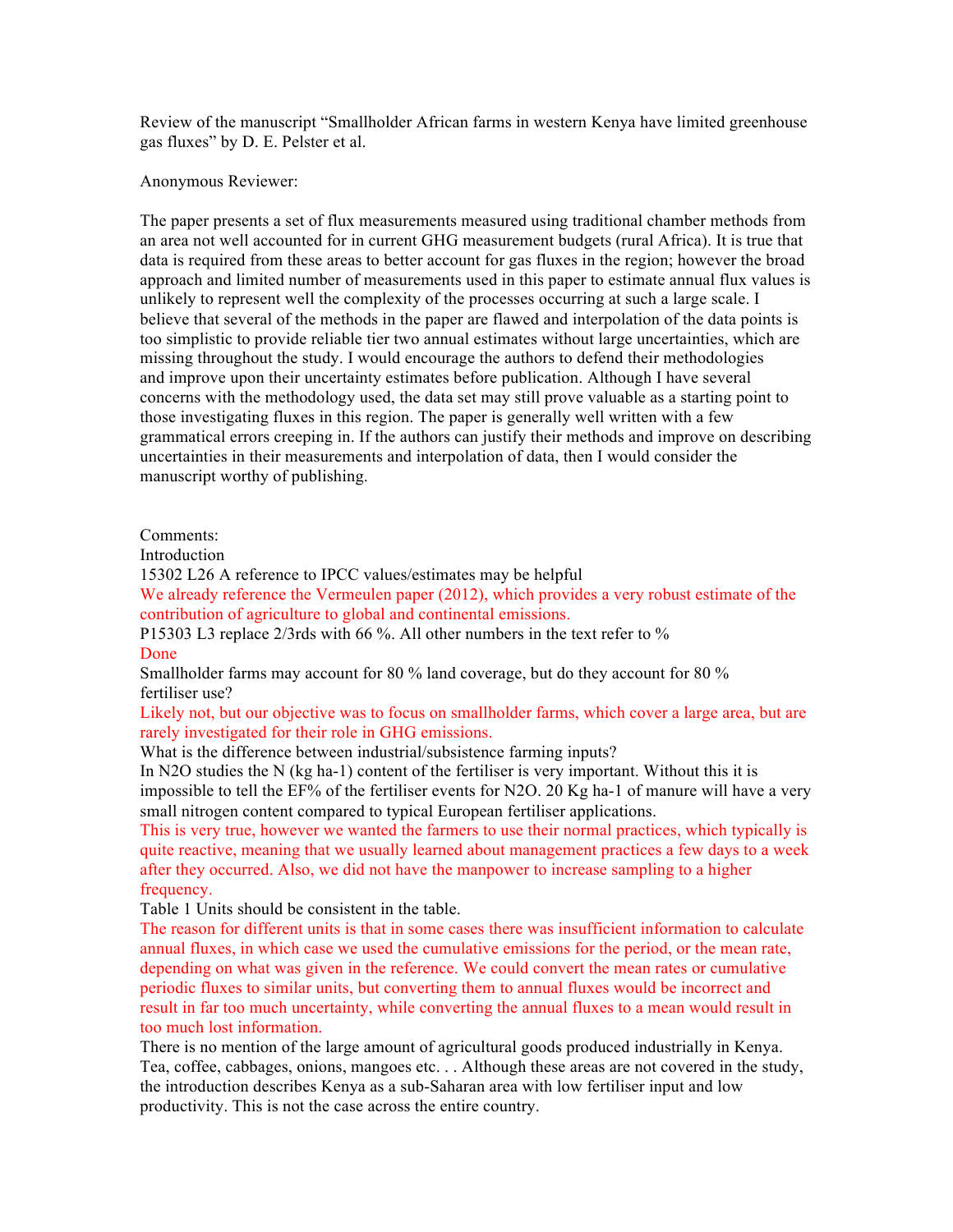While this is true, our objectives were to measure emissions from smallholders. Also, according to government of Kenya data, in 2009 the specialized agricultural goods accounted for less than 25% of fertilizer use.

Methods

Incubation study

The soil cores were air dried for 2 days at 30 degrees Celsius. Is this to replicate realistic environmental drying conditions or is this beyond what can be considered natural? Removing the cores from the soil and then drying and placing them in jars would change the oxygen content and aeration of the soil significantly (among other physical and biological changes). This would have a serious impact on the gas producing microbiological processes which may nullify the validity of any results obtained using this method. If water was added to the samples in a single step, this does not reflect a rainfall event well and the fluxes measured immediately after will not either. If the soil incubation work is to be included in the article, the method and any assumptions made would need to be better described.

We now state that the incubation study was to compare "potential fluxes", which may not be indicative of the flux rates in the field (see response to reviewer 1) Field study

Pooling separate air samples from chambers can only reduce representation of spatial variability from the plots. With individual chamber measurements the spatial variability can be assessed statistically (or at least attempted). If GC sampling costs or time were an issue, then decreasing the sample number may have been acceptable; however, in pooling the samples any information on linearity of regression in the individual chambers or spatial variability within the plot is completely lost. Rather than deal with several large sources of uncertainty in scaling the data (spatial variability and regression), using this methodology the uncertainty in the sampling methodology becomes completely incalculable and ignored. Although this method has been published and peer reviewed it is my opinion that it cannot be used to scale fluxes spatially due to large unaccountable uncertainties and possible statistical bias. This method prevents the propagation of any kind of uncertainty in spatial interpolation when calculating cumulative fluxes.

We agree that the pooling results in a loss of on-site variability, however this is an accepted method and is similar to the principle used when compositing soil samples for analysis (which is also generally accepted). It is therefore the opinion of the authors that this method can be used to scale fluxes.

The assumption that a loss of CO2 represents leaks in the chamber may work in general, but the pooling of samples and the inability to determine which chambers leak, or if the different gases behave differently in each chamber is a real weakness of the method.

It is not perfect, but as shown in the paper by Arias-Navarro it still provides estimates within +- 4% of what is found when sampling the chambers individually. We have added in the accuracy estimates to the M&M

Throwing out data with lower values than the precision of the instrument is not good practice. What is the instrumental detection limits for each gas? Is this consistent on a day to day basis or does it change? How is it calculated?

We did not throw out data with values lower than the precision of the instrument, rather we assumed the flux was 0. In terms of the calculation of the cumulative fluxes, the effect of this will be negligible. The cases where we threw out data was where there was a poor fit, indicating contamination of the sample or leaky chambers or some other sampling error.

All data should be included and thus the instrumental precision is then un-biased as it is equally positive and negative. In literature CH4 uptake is generally believed and N2O uptake is not. In this paper all N2O fluxes below zero seemed to have been removed while CH4 is allowed (perhaps because it is generally accepted in literature?). This can bias the results. In Figure 2 I see nothing in the CH4 measurements that can prove anything other than instrumental noise is being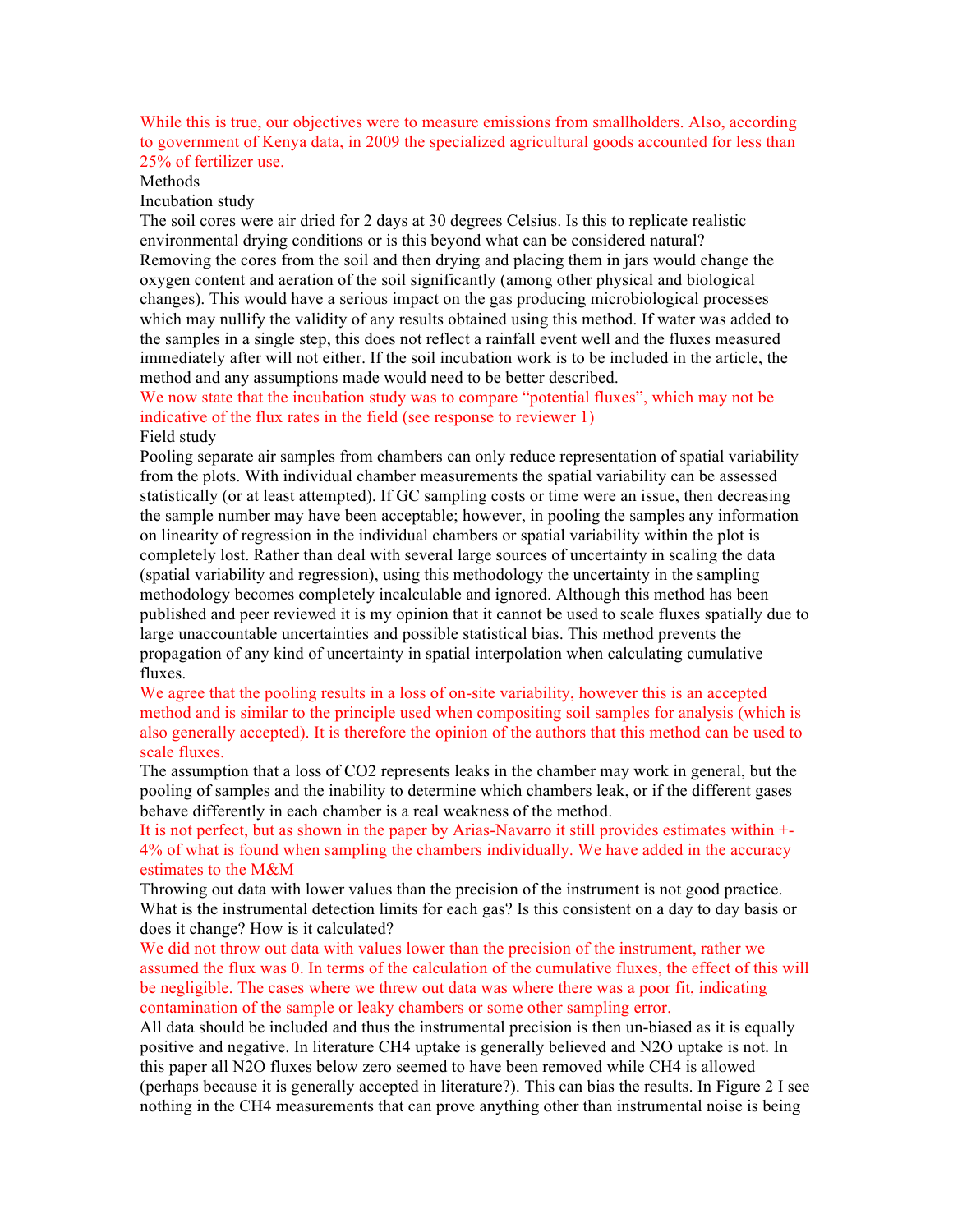measured. For N2O it is impossible to tell as the axis has been cut off at zero. Were no negative fluxes of N2O recorded during the study?

The reviewer is correct in that we allowed for uptake of CH4, but not of N2O or CO2 because this is what is generally accepted in the literature. We can explicitly state this decision process in the methods. Also, the reviewer is correct in noticing that the CH4 flux in Fig 2 is likely just instrumental noise and we can also clarify this as well.

How can detailed regression analysis be used if the chamber samples are already pooled? Each chamber has its own linearity for each gas type depending on conditions.

This is an accepted method and one that has been shown to provide very similar estimates to the traditional method of calculating a mean of non-pooled samples for all of the gases we measured. The regression is done on the headspace concentration as a function of time. Even in a single chamber there will likely be high spatial variability in terms of sources/sinks for some of the gases (i.e. N2O) and therefore the headspace of a single chamber is already an "average" of the flux rates from the various sources.

How was temperature change accounted for within the chamber? 45 min long chamber times may result in very large temperature changes during the enclosure times, especially during hot days. This can change the physics within the chamber in a way that can affect flux calculations. (Air density, expansion of air, large pressure changes, etc..)

We measured chamber temperature at the start and end of the 45 min deployment and used the mean to correct the concentration estimates. We also used insulated chambers covered with reflective tape to minimize temperature changes. Although this is not perfect, it should account for much of the changes within the chamber listed above.

No uncertainties were calculated for the entire flux process. This is a real weakness in the method which should be addressed if the data is to be published. Any uncertainty in scaling up at the plot scale is lost in the pooling sample method and no estimate of temporal uncertainty in linear interpolation of the measurements is even discussed.

We have provided some uncertainties in the paper (i.e. mean  $+$  SEM provided in the tables). However, as the reviewer noted, we lack the information to provide information of variability and hence uncertainty at the plot level. However, we were not interested in variability at the plot level, but rather the variability between sites (and then landuses / landclass etc). The comment about temporal uncertainty however can be added as there are several studies that examine how sampling frequency affects the accuracy of cumulative flux emissions (Parkin 2008 and Barton et al. 2015). We know that weekly sampling may miss peaks, particularly for N2O immediately following fertilization, but this can be added to the discussion.

At the end, all of the plots are averaged out to give a range of uncertainty, but each of these numbers should also have a very large uncertainty associated with it. This number should then propagate through. From the results presented in this paper it is impossible to tell how precise the study has been in its estimates of annual fluxes. Is the method even fit for purpose?

We used published methods. If the reviewer questions the method, perhaps the reviewer can submit a critique of these methods. As it stands however, we believe that pooling the headspace samples of 4 chambers is no different from sampling from a single chamber that is 4 times as large, only we have better spatial distribution.

## Results

Figure 3 No error bars are included in any of the measurements.

We felt that the figure was already "cluttered" and that the addition of error bars would only confuse things further and so we left them out. We still believe that it is the correct decision. Table 2: should Bulk density have units of mass per volume?

Yes, the units provided here are incorrect and should be changed.

More information is required on what the CO2 measurements are actually measuring.

See response to reviewer 1, we are measuring primarily soil respiration as in most of the chambers (grazing plots aside) excluded plants. In the grazing plots, the grass was typically